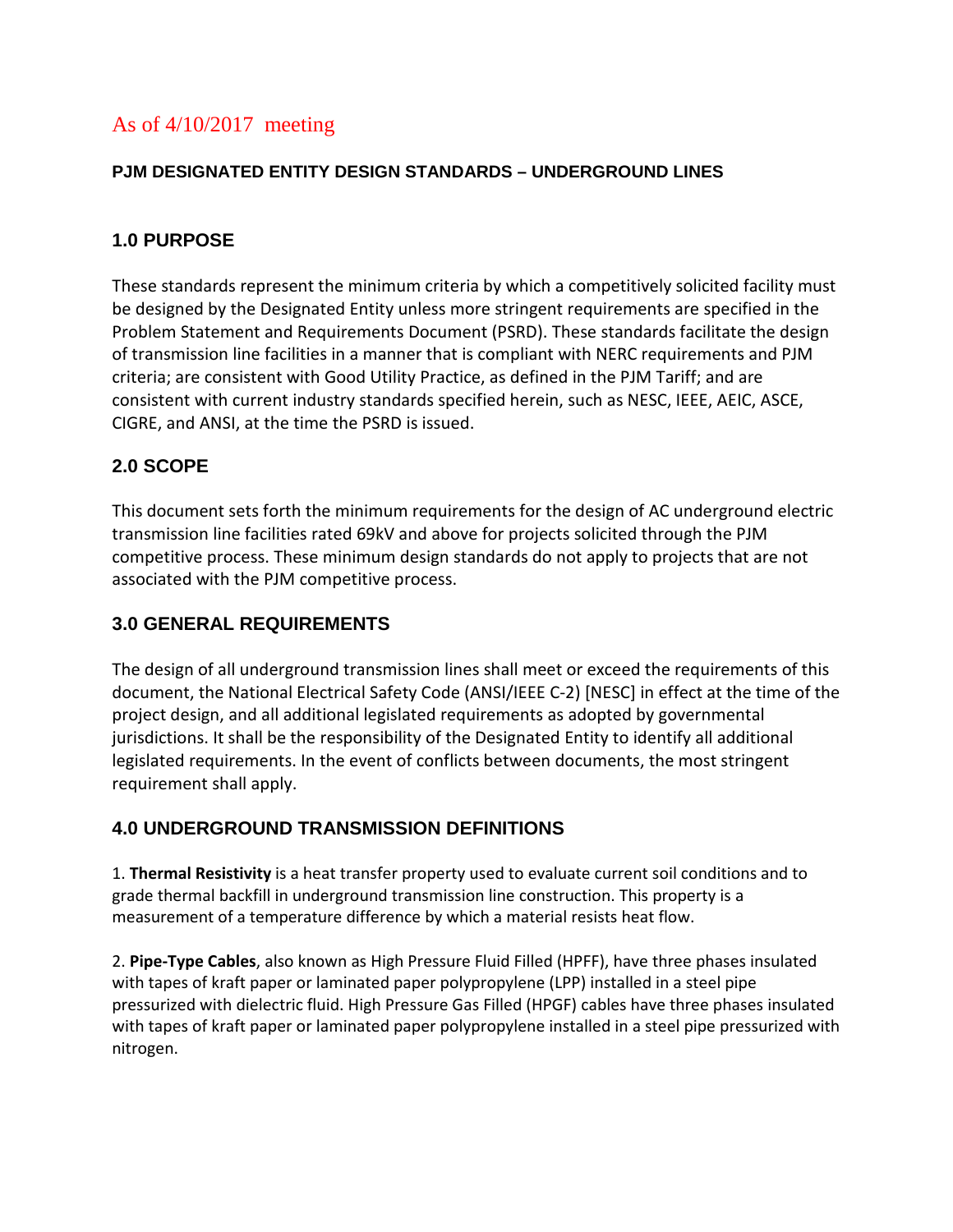3. **Self-Contained Cables**, also known as Self-Contained Fluid Filled Cables (SCFF), up to three phases, each phase consisting of a hollow core conductor, paper insulation, a lead or metallic sheath, and a protective outer jacket. The hollow core conductor may be wrapped around a steel tube that houses a low viscosity dielectric fluid.

4. **Solid Dielectric Cables** is a type of cable where the insulation material is extruded over the conductor shield and then cross-linked for cross-linked polyethylene or ethylene-propylene rubber. Three types of solid dielectric cable are XLPE (Cross-linked Polyethylene), EPR (Cross-linked Ethylene Propylene Rubber), and PE (Thermoplastic Polyethylene).

5. **Load Factor** is the ratio of the average loading to the peak loading over a 24 hour period.

6. **Loss Factor** is the ratio of the square of the maximum hourly reading to the sum of squares of the hourly current ratings over a 24 hour period.

7. **Conductor Maximum Temperature** is defined by industry standards that are based on damage limits for the insulating material adjacent to cable conductor. There are industry allowances to vary the temperature limits when select design parameters are not well known (EPRI, 2006).

8. **Ambient Earth Temperature** is the temperature of the native soil that may change seasonally.

9. **Adjacent Heat Sources** are any localized heat sources including steam pipes, distribution circuits, and transmission circuits that impact ratings due to mutual heating.

10. **Grounding** of transmission cables maintains a continuous ground path to permit fault-current return and lightning and switching surge protection (EPRI, 2006).

11. **Route Thermal Analysis** is based on a field survey used to gain an understanding of the environment surrounding the selected path of the cable at the expected system depth.

12. A **fault** is a physical condition that results in the failure of a component or facility of the transmission system to transmit electrical power in a manner for which it was designed (PJM Manual 35, 2015).

13. **Fault Current Capability** is the maximum allowable current that a cable can withstand during a fault.

### 14. **Ampacity Software**

a. **CYMCAP©** is Windows-based software designed to perform thermal analyses. It addresses both steady state and transient thermal cable ratings. These thermal analyses pertain to temperature rise and/or ampacity calculations using the analytical techniques described by Neher-McGrath's paper for cable ratings and IEC 853 International standard (Section 10.1).

b. **Underground Transmission Workstation©** is an EPRI software product based on standards and techniques including IEC 60287 and Neher-McGrath's paper for cable ratings (Section 10.1).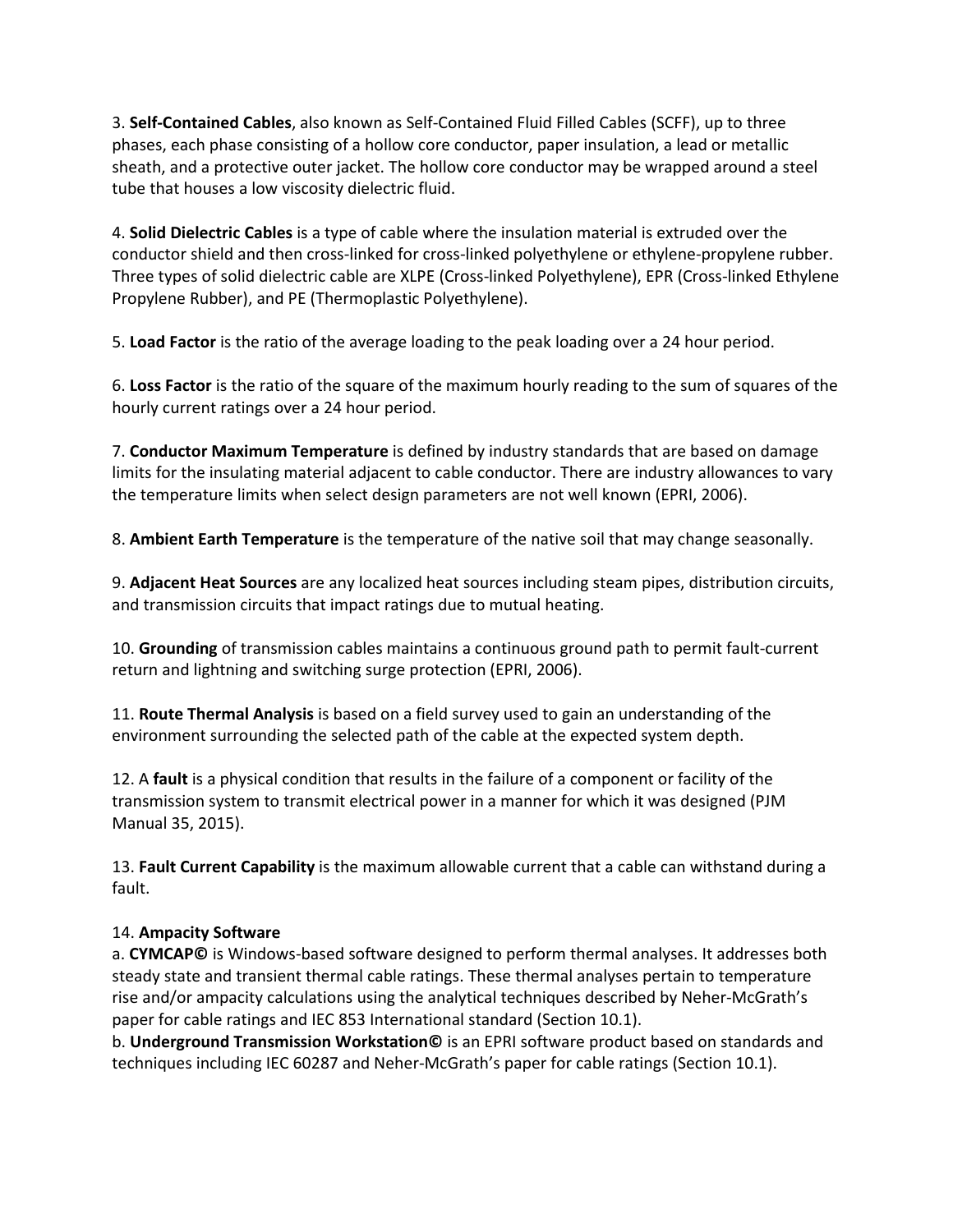## **5.0GENERAL REQUIREMENTS**

5.1 Underground transmission lines 69 kV and above can be solid dielectric, self-contained fluid filled, or pipe type cables.

5.2. Shunt reactive compensation must be considered and provided, when system conditions dictate. The need for shunt reactive compensation will depend on the overall cable capacitance and the system source impedance under all cable system operating conditions.

5.3 Surge arresters are recommended be installed at all termination locations to protect the underground cable system from transients caused by lightning or switching. However, a switching surge analysis should be performed for cable insulation coordination and protection.

5.4

5.5

5.6. The latest edition of the Association of Edison Illuminating Companies AEIC CS2, "Specifications for Impregnated Paper and Laminated Paper Polypropylene Insulated High Pressure Pipe Type Cable" should be referenced when specifying pipe type cable.

5.7. The latest edition of the Association of Edison Illuminating Companies AEIC CS4, "Specifications for Impregnated Paper Insulated Low and Medium Pressure Self Contained Liquid Filled Cable" should be referenced when specifying SCFF cable. Note that although PPP insulation can be used on SCFF cables, the AEIC Specification does not include PPP insulation in this specification. This is because pipe type systems make up the majority of transmission applications in the US and SCFF designs using PPP have not been installed to date.

5.8 The latest edition of the Association of Edison Illuminating Companies AEIC CS9, "Specification for Extruded Insulation Power Cables and their Accessories Rated Above 46 kV through 345 kV AC" should be referenced when specifying solid dielectric cable.

### 5.9**. [add standards for cable accessories]**

## **6.0 GENERAL CONSIDERATIONS**

## **6.1 ROUTING**

6.1.1 Route length should be minimized. Factors such as existing underground utilities, changes in elevation, and sources of thermal energy such as steam mains, rock, and the ability to obtain ownership or easement rights should be considered in the selection of an underground route. Pulling calculations and maximum reel lengths must be evaluated to determine splice locations and feasibility of construction**.**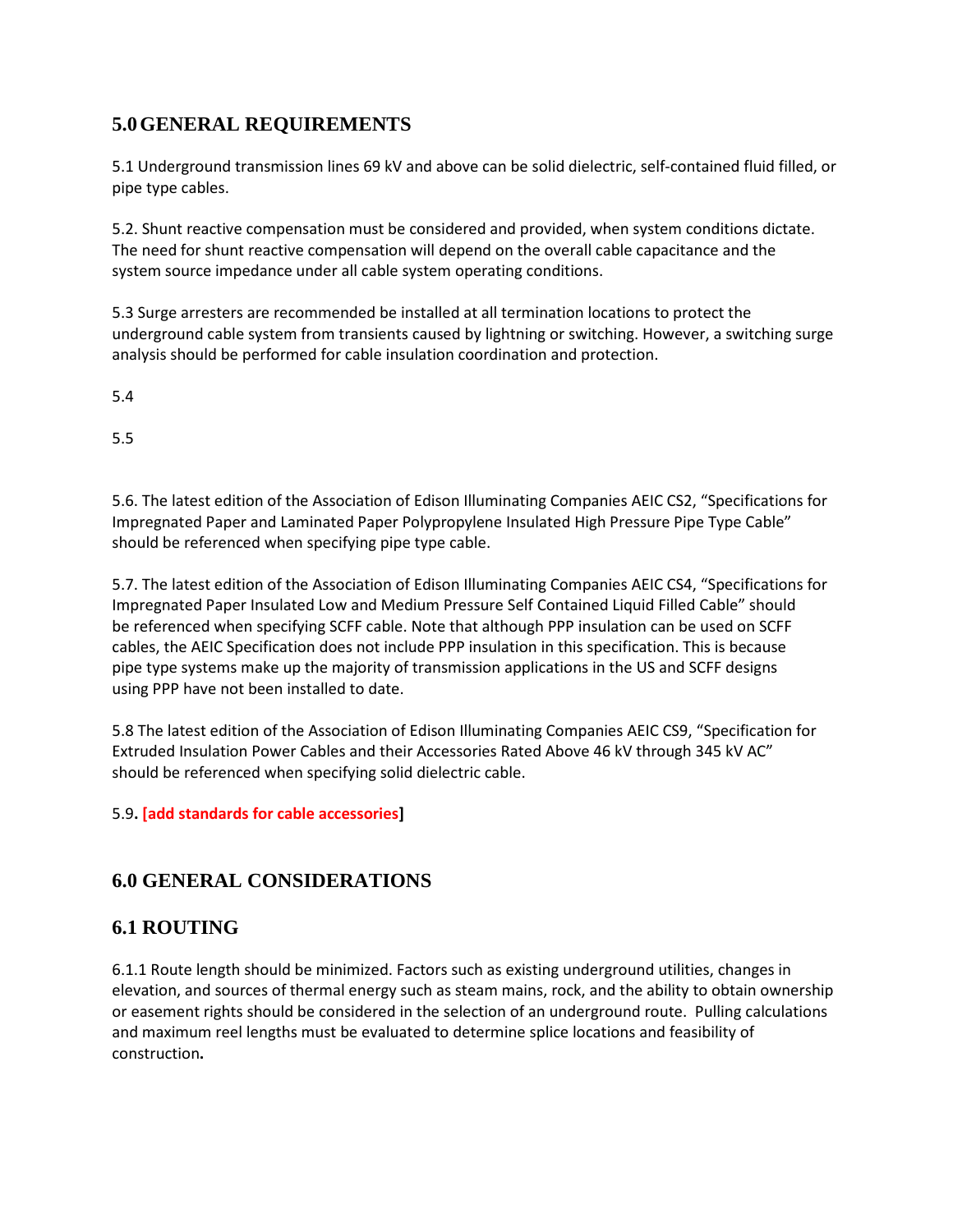**[review EPRI green book for addt'l words….pay attention to UG distribution circuits & try to avoid heat sources; find alternate paths. Consider adjacent thermal sources and existing facilities depth for impact to ampacity]**

## **6.2 Ampacity Overview**

6.2.1 The Designated Entity shall determine normal and emergency ratings for both summer and winter seasons using an appropriate facility rating methodology.

6.2.2 Ampacity, or current rating of the cable, is the magnitude of the current at a specified voltage that can be transmitted on the cable system without exceeding insulation temperature limits (EPRI, 2006). Cable ampacity is divided into three conditions, normal (steady-state) and emergency, with all ratings impacted by the following factors:

- 1. Cable Insulation
- 2. Load factor
- 3. Conductor size, materials, and construction
- 4. Dielectric losses

5. Mutual heating effect of other heat sources like exisiting cables, ducts, steam mains or other underground facilities that have an effect on the rating of the cable

- 6. Ambient earth temperature
- 7. Depth of burial
- 8. Type of surrounding environment (soil, duct bank, grout) and their thermal characteristics
- 9. Pipe size or conduit size

6.2.3 If not in a duct bank, corrective thermal backfill materials should be considered for transmission cable systems. These can be engineered graded sand that is compacted or fluidized thermal backfill. The engineered backfill shall be tested to demonstrate expected thermal resistivity.

6.2.4 For more information concerning how cable rating calculations are implemented in the operation of transmission lines, please see PJM Manual 3: Transmission Operations (Section 2).

## **7.0 Pipe Type Cable Considerations [this section will be updated for the 5/18/17 meeting]**

7.1 Pressurizing/pumping plants are required and the design and siting of these systems must factor in the risk of leaks into the environment. The use of a pipe type cable system requires at least one pumping plant and possibly two or more depending on reliability criteria and the length of the pipe type system.

7.2 Pumping plant alarms and control systems must be designed and utilized to minimize the loss of